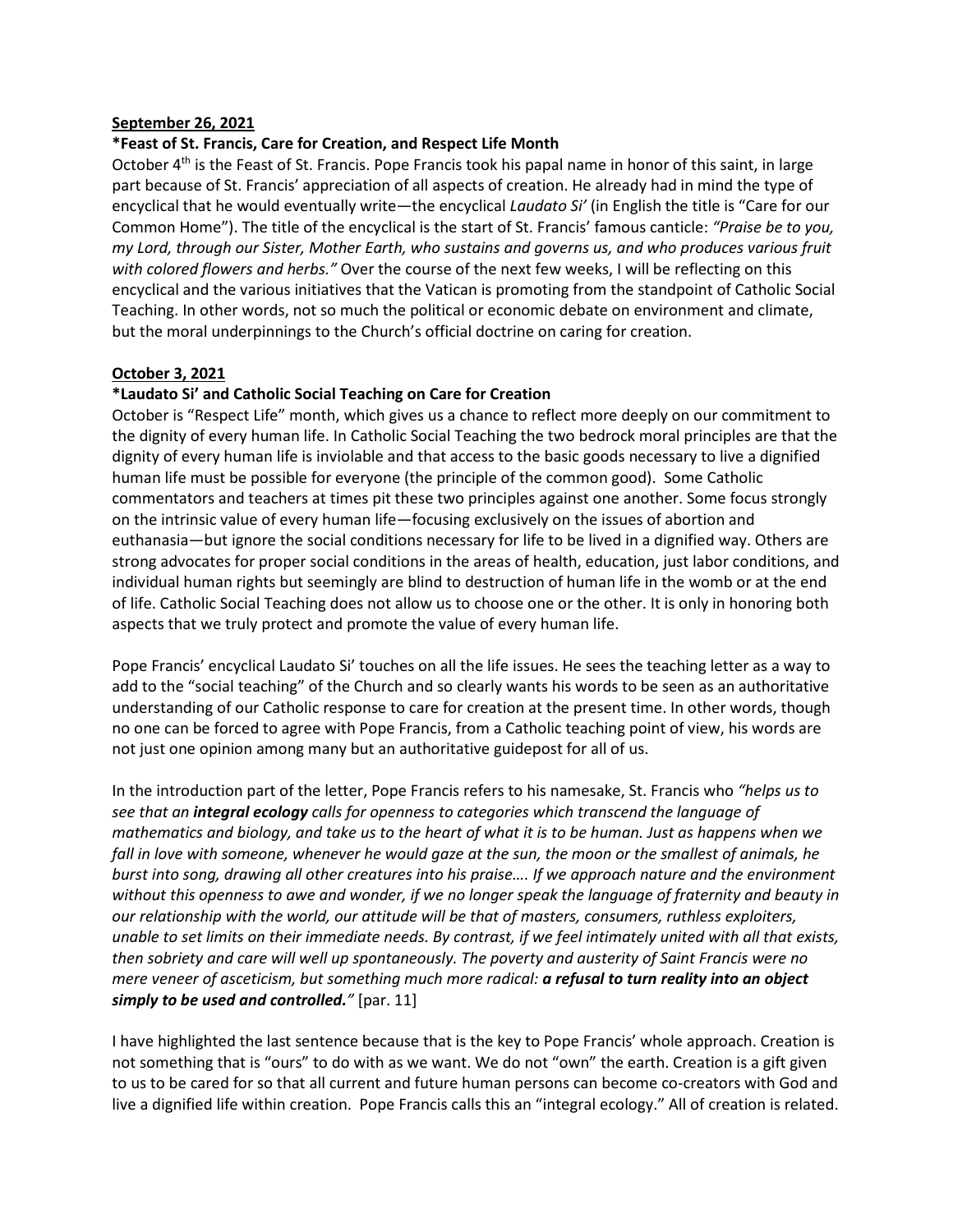The breakdown in one area of environmental, social or economic life affects the whole of life. As the Pope Francis develops some Scriptural themes and begins to reflect on certain principles that need to guide our care of creation, he immediately highlights the universal communion God intends for all creatures, not just humanity. But this communion must be integral and not one-sided. It is inauthentic to claim a deep concern for creation and non-human creatures but be indifferent about what is happening to humans beings: *"A sense of deep communion with the rest of nature cannot be real if our hearts lack tenderness, compassion and concern for our fellow human beings. It is clearly inconsistent to combat trafficking in endangered species while remaining completely indifferent to human trafficking, unconcerned about the poor, or undertaking to destroy another human being deemed unwanted. This compromises the very meaning of our struggle for the sake of the environment."* [par. 91]

Pope Francis next turns to another principle of Catholic Social Teaching: **the universal destination of all goods which leads to a preferential option for those who would otherwise be excluded from their fair share in such goods:** "*Hence every ecological approach needs to incorporate a social perspective which takes into account the fundamental rights of the poor and the underprivileged. The principle of the subordination of private property to the universal destination of goods, and thus the right of everyone to their use, is a golden rule of social conduct and 'the first principle of the whole ethical and social order' [quoting John Paul II]. The Christian tradition has never recognized the right to private property as absolute or inviolable, and has stressed the social purpose of all forms of private property. Saint John Paul II forcefully reaffirmed this teaching, stating that 'God gave the earth to the whole human race for the sustenance of all its members, without excluding or favoring anyone' These are strong words. He noted that 'a type of development which did not respect and promote human rights – personal and social, economic and political, including the rights of nations and of peoples – would not be really worthy of man'*" [par. 93].

Pope Francis suggests that the roots to our current ecological crisis go back to a shift in the relationship between humanity and nature that occurs as the modern world develops what the Pope and others have called a "technocratic paradigm": *"This paradigm exalts the concept of a subject who, using logical and rational procedures, progressively approaches and gains control over an external object. This subject makes every effort to establish the scientific and experimental method, which in itself is already a technique of possession, mastery and transformation. It is as if the subject were to find itself in the presence of something formless, completely open to manipulation. Men and women have constantly intervened in nature, but for a long time this meant being in tune with and respecting the possibilities offered by the things themselves. It was a matter of receiving what nature itself allowed, as if from its own hand. Now, by contrast, we are the ones to lay our hands on things, attempting to extract everything possible from them while frequently ignoring or forgetting the reality in front of us. Human beings and material objects no longer extend a friendly hand to one another; the relationship has become confrontational. This has made it easy to accept the idea of infinite or unlimited growth, which proves so attractive to economists, financiers and experts in technology. It is based on the lie that there is an infinite supply of the earth's goods, and this leads to the planet being squeezed dry beyond every limit."* [par. 106] This paradigm devalues long term care for humans and creation and focuses instead on immediate gains. It devalues the intrinsic dignity of human labor, turning it into a commodity. A technocratic paradigm puts a lot of energy into creating new biotechnologies. Though not necessarily bad, these turn too easily into technologies that treat the human person as a machine or a commodity.

So, what then is the Pope's understanding of how to turn this ecological crisis into a moment of openness to God's grace? He does this in three steps. First, he goes more deeply into what he means by "integral ecology," especially looking at it through the lens of the Catholic Social Teaching principle on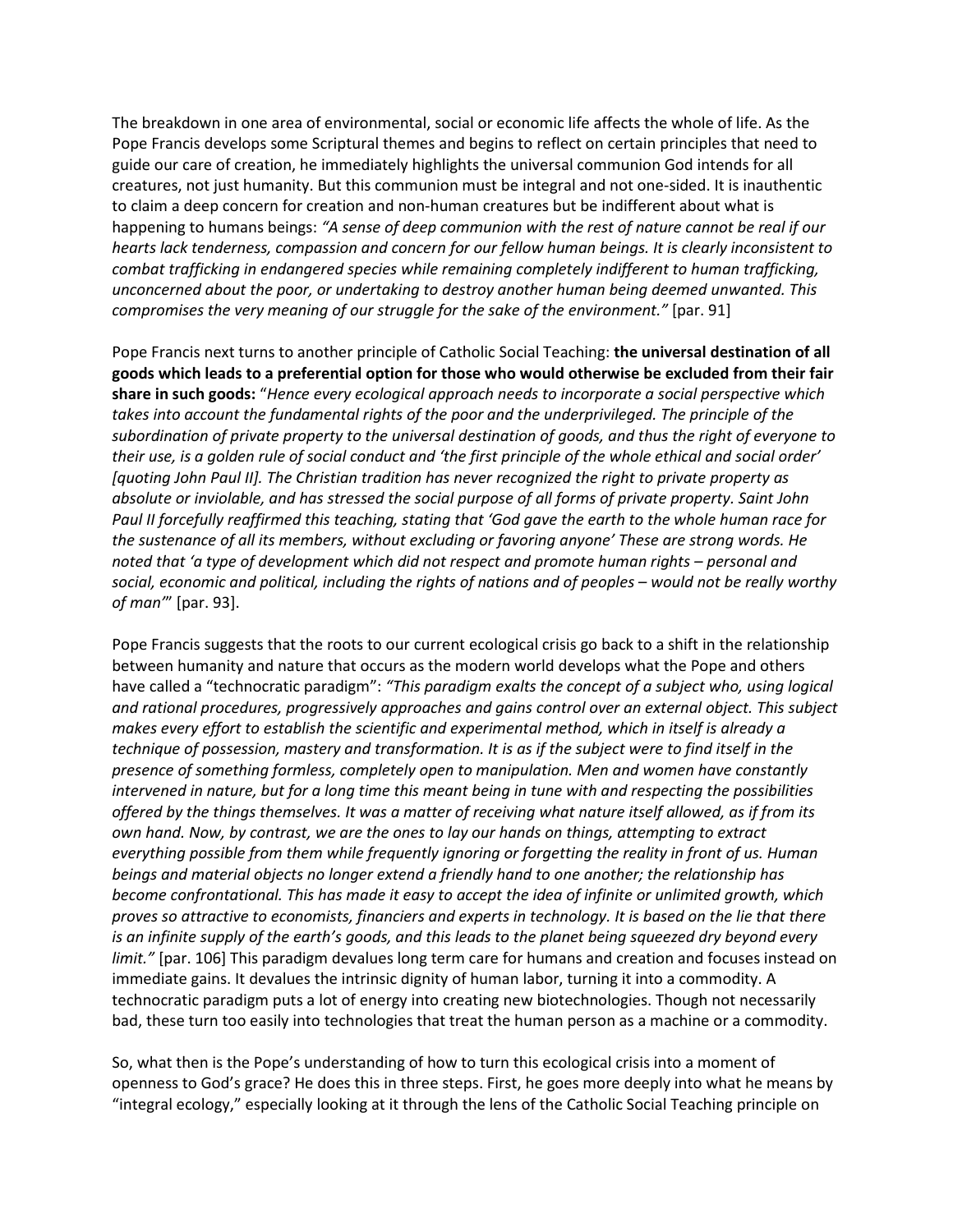the common good. He then discusses some concrete suggestions for ways to take action in terms of caring for creation (Chapter Five, par.162-201) and ends with a reflection on "ecological education and spirituality" (Chapter Six, par. 202-246). I will delve into these during the course of October. I will also post some links on the stregis.org website under "News/News Briefs" that you can use to read and understand the encyclical, as well as links to some of the concrete initiatives that the Vatican has been sponsoring in light of *Laudato Si'* to help guide and support groups who are addressing these environmental issues.

Although there is a lot of heated debate about climate change, especially in the United States (less so in much of the rest of the world), Pope Francis in this encyclical, using Catholic Social Teaching, puts the Church squarely on the side of those who call for us to change our habitual ways of consuming and manipulating nature. He calls this an **"ecological conversion":** *"The ecological conversion needed to bring about lasting change is also a community conversion. This conversion calls for a number of attitudes which together foster a spirit of generous care, full of tenderness. First, it entails gratitude and gratuitousness, a recognition that the world is God's loving gift, and that we are called quietly to imitate his generosity in self-sacrifice and good works….It also entails a loving awareness that we are not disconnected from the rest of creatures, but joined in a splendid universal communion. As believers, we do not look at the world from without but from within, conscious of the bonds with which the Father has linked us to all beings. By developing our individual, God-given capacities, an ecological conversion can inspire us to greater creativity and enthusiasm in resolving the world's problems and in offering ourselves to God 'as a living sacrifice, holy and acceptable' (Rom. 12:1). We do not understand our superiority as a reason for personal glory or irresponsible dominion, but rather as a different capacity which, in its turn, entails a serious responsibility stemming from our faith. '"* [par.219-220]. More next time.

### **October 10, 2021**

#### **\****Laudato Si'* **and Catholic Social Teaching on Care for Creation**

Please see the previous bulletins for earlier remarks on this topic. Chapter Five of Pope Francis' encyclical *Laudato Si'* is titled "Lines of Approach and Action." It could easily read as a series of suggestions (dialogue on international, national, and local levels) that really have no chance of happening. But out of this encyclical the Pope appointed a commission to implement these ideas more concretely. A Vatican website has been set up to help this happen and I would encourage you to peruse the website and its resources (https://www.laudatosi.va/en.html). If there was energy and leadership from a few of us in this parish, I would love to see us start a *Laudato Si*-inspired circle of support, which would explore these ideas more fully and offer educational and outreach opportunities to the parish.

For me the real gift of this encyclical comes in the sixth chapter on "Ecological Education and Spirituality." Pope Francis encourages a type of education parallel to how we try to form our young people in the responsibilities of citizenship. He uses the term "ecological citizenship" as the goal for this kind of education. Instead of raising children and young adults to consume more and the newest and the latest, such an education can show the value of choosing less and only what is necessary, recycling and re-using what we already have: *"A person who could afford to spend and consume more but regularly uses less heating and wears warmer clothes, shows the kind of convictions and attitudes which help to protect the environment. There is a nobility in the duty to care for creation through little daily actions, and it is wonderful how education can bring about real changes in lifestyle. Education in environmental responsibility can encourage ways of acting which directly and significantly affect the world around us, such as avoiding the use of plastic and paper, reducing water consumption, separating refuse, cooking only what can reasonably be consumed, showing care for other living beings, using public transport or car-pooling, planting trees, turning off unnecessary lights, or any number of other practices. All of these*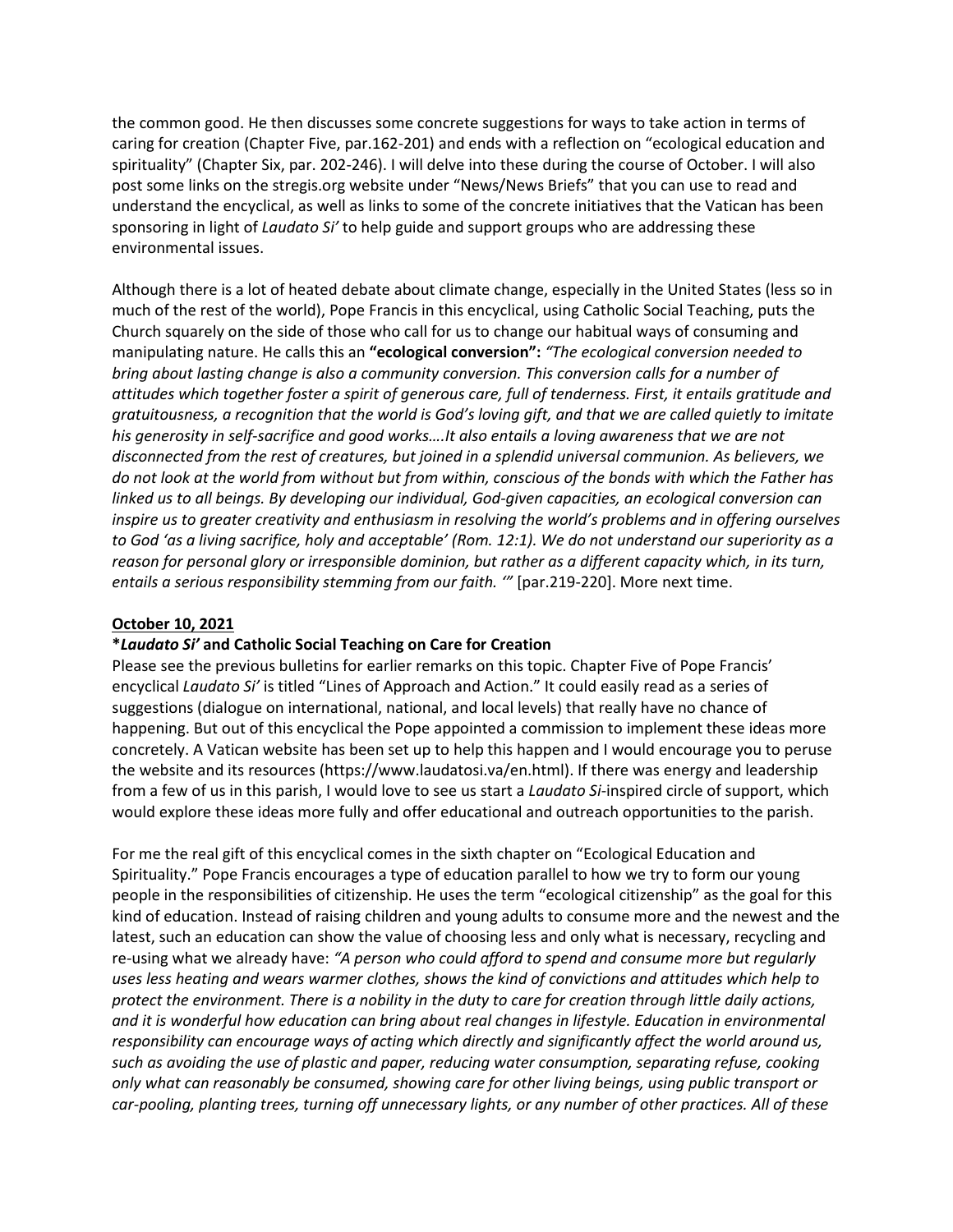*reflect a generous and worthy creativity which brings out the best in human beings. Reusing something instead of immediately discarding it, when done for the right reasons, can be an act of love which expresses our own dignity. We must not think that these efforts are not going to change the world. They benefit society, often unbeknown to us, for they call forth a goodness which, albeit unseen, inevitably tends to spread. Furthermore, such actions can restore our sense of self-esteem; they can enable us to live more fully and to feel that life on earth is worthwhile."* [# 211-212].

So many of you who are our oldest generation grew up with that awareness after the Great Depression. You integrated a type of frugal lifestyle into your daily habits. You developed an aversion to wasting anything needlessly, a desire to recycle what can be recycled, a satisfaction with buying things of quality that can last a long time rather than constantly replacing things, and so forth. The generations after that (Baby-boomers and their children) were the beneficiaries of that older generation's hard work and frugal lifestyle. Some of us embraced the same virtues and focused on what we needed, but many of us simply took the availability and ease of obtaining whatever we wanted for granted, without thinking about the future costs to the environment and to human well-being on this planet. The current generation coming of age is now faced with the challenge of leading the way to a new embrace of the virtues that can help protect and heal some of these devastating consequences. It is not accidental that many of those organizing national and international gatherings calling for limits in use of non-renewable resources and penalties for damaging the environment are precisely this youngest generation. But all of us, especially my generation of Baby-boomers, can be part of the solution, if we are willing to embrace what Pope Francis calls an 'ecological conversion': *"This conversion calls for a number of attitudes which together foster a spirit of generous care, full of tenderness. First, it entails gratitude and gratuitousness, a recognition that the world is God's loving gift, and that we are called quietly to imitate his generosity in self-sacrifice and good works…. It also entails a loving awareness that we are not disconnected from the rest of creatures, but joined in a splendid universal communion. As believers, we do not look at the world from without but from within, conscious of the bonds with which the Father has linked us to all beings. By developing our individual, God-given capacities, an ecological conversion can inspire us to greater creativity and enthusiasm in resolving the world's problems and in offering ourselves to God…. We do not understand our superiority as a reason for personal glory or irresponsible dominion, but rather as a different capacity which, in its turn, entails a serious responsibility stemming from our faith."* [#220].

How is each of us called to better practice such an 'ecological spirituality'? We can look to those who already do so and join them in simplifying our lifestyles, choosing quality over quantity, and resisting the market's lure of the newest and latest when we have no need of it. But it really needs to be a conversion, something that becomes habitual and lasting.

# Pope Francis ends his letter with two prayers. Here is the first one:

# **A Prayer for Our Earth**

*All-powerful God, you are present in the whole universe and in the smallest of your creatures. You embrace with your tenderness all that exists. Pour out upon us the power of your love, that we may protect life and beauty. Fill us with peace, that we may live as brothers and sisters, harming no one.*

*O God of the poor, help us to rescue the abandoned and forgotten of this earth, so precious in your eyes. Bring healing to our lives, that we may protect the world and not prey on it, that we may sow beauty, not pollution and destruction. Touch the hearts of those who look only for gain at the expense of the poor and the earth. Teach us to discover the worth of each thing, to be filled with awe and contemplation, to recognize that we are profoundly united with every creature as we journey towards your infinite light.*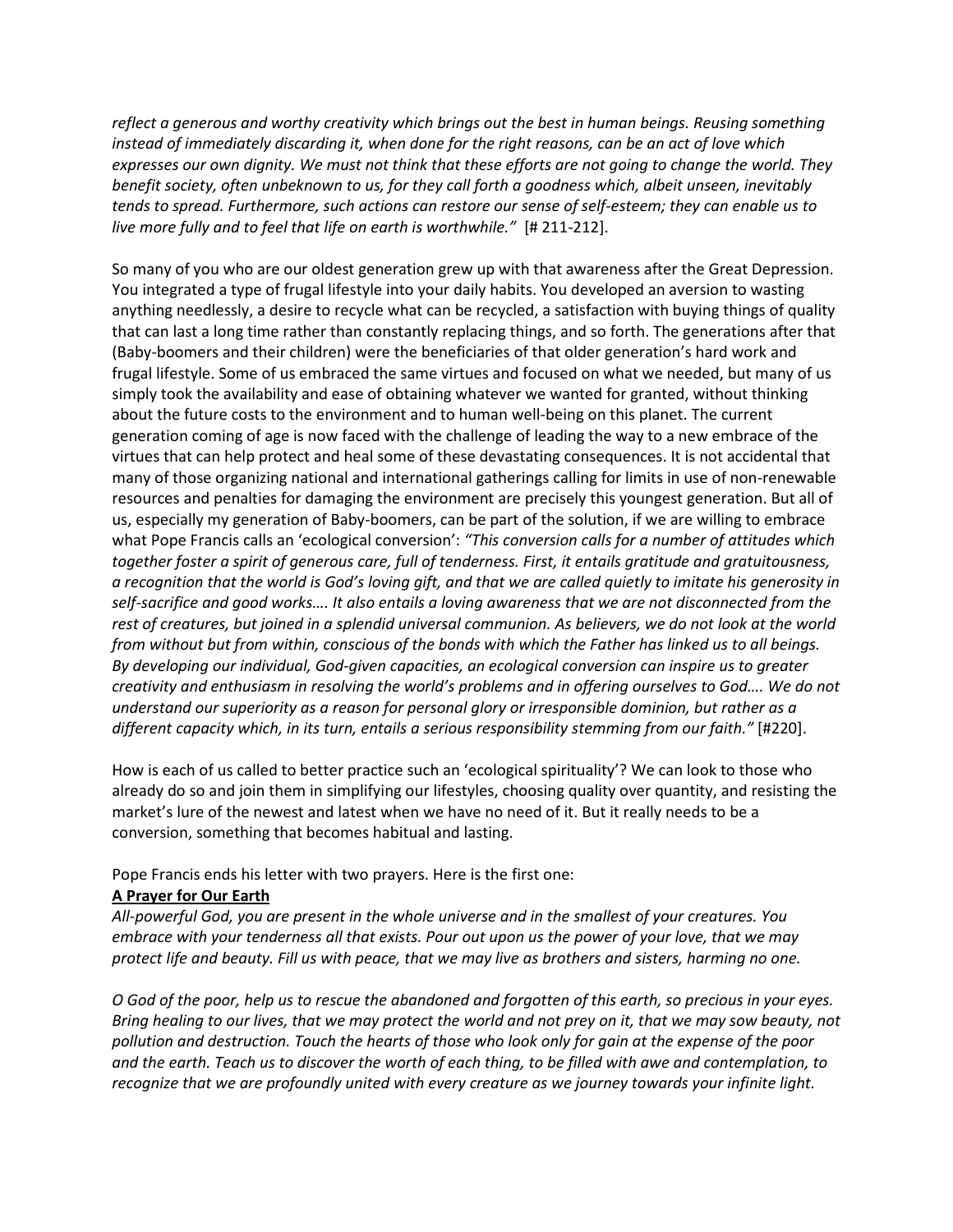*We thank you for being with us each day. Encourage us, we pray, in our struggle for justice, love and peace. Amen.*

I invite you to pray this prayer with me through the rest of October, our month of Respect Life. To conclude these reflections, I will try to integrate the Pope's ideas into what I would call a "spirituality based on Catholic Social Teaching." More next time.

# **October 17, 2021**

# **\****Laudato Si'* **and Catholic Social Teaching on Care for Creation (conclusion)**

Pope Francis' important encyclical, **Laudato Si'**—in fact all of Catholic Social Teaching—can inspire us to embrace a "justice-centered" spirituality. So often we tie spirituality to our one-to-one relationship with God. This encyclical challenges that as too narrow of an understanding. If we want to grow in our relationship with God, we need to grow in our integration of what it means to live and act justly in our world today. To conclude these reflections on the encyclical, here is how I would characterize such a justice-centered spirituality.

1) We become most fully who we are when we grow more deeply in relationship to the Triune God. God is that inexhaustible gift of Love who is given to, received by, and responded to by us in and through the created world. Our relationship with the created world and our care for our common home, the earth, is integral to an authentic relationship with the Triune God.

2) Creation, the earth and its resources, are finite and limited. Respecting that finitude creates within us and our human communities a gratitude for the precious gift that creation, the earth and its environment are for us. We become better able to be stewards of creation rather than owners or exploiters. We begin to act for the long haul and not just short-term profits or power.

3) This means that we need to see our efforts at protecting the environment as a way of practicing preferential solidarity toward the young and vulnerable. The future is everyone's concern. The vulnerability of the earth and its environment is a moral issue. The two core principles which are at the heart of all Catholic Social Teaching—the principle of the intrinsic, inalienable dignity of every human person and the principle of the common good so that the least among us has access to the goods and services necessary to live a dignified human life—are at the heart of any justice-centered spirituality. To protect that dignity and to promote that common good, we need to continually look at the most vulnerable and make sure our actions do not leave them behind. Care for our common home, the earth, is caring for the youngest amongst us, as well as future generations. Such care is a way to show preferential solidarity. Another way to put it: care for creation is very pro-life. Just as we advocate for the dignity of the unborn child, the elderly person in nursing care, the refugee and immigrant in need because of their vulnerability—so we need to advocate for the earth and its environment, if we are truly pro-life.

4) Finally, a justice-centered spirituality embraces a renewed and appropriate asceticism. The idea of "mortification" or "disciplining our bodies" through ascetic practices seems a bit antiquated. And, too often it was a terrible understanding of authentic spirituality, as though our bodies are near occasions of sin and need to be beaten into submission. But properly understood, ascetism is part and parcel of any authentic Christian spirituality. The deliberate and intentional limiting of our own consumption, of "doing without," of respecting the preciousness of resources, and rationing their use in our life (water, gas, electricity, amount of food and clothing and recreational toys, etc.), is a good type of asceticism, if